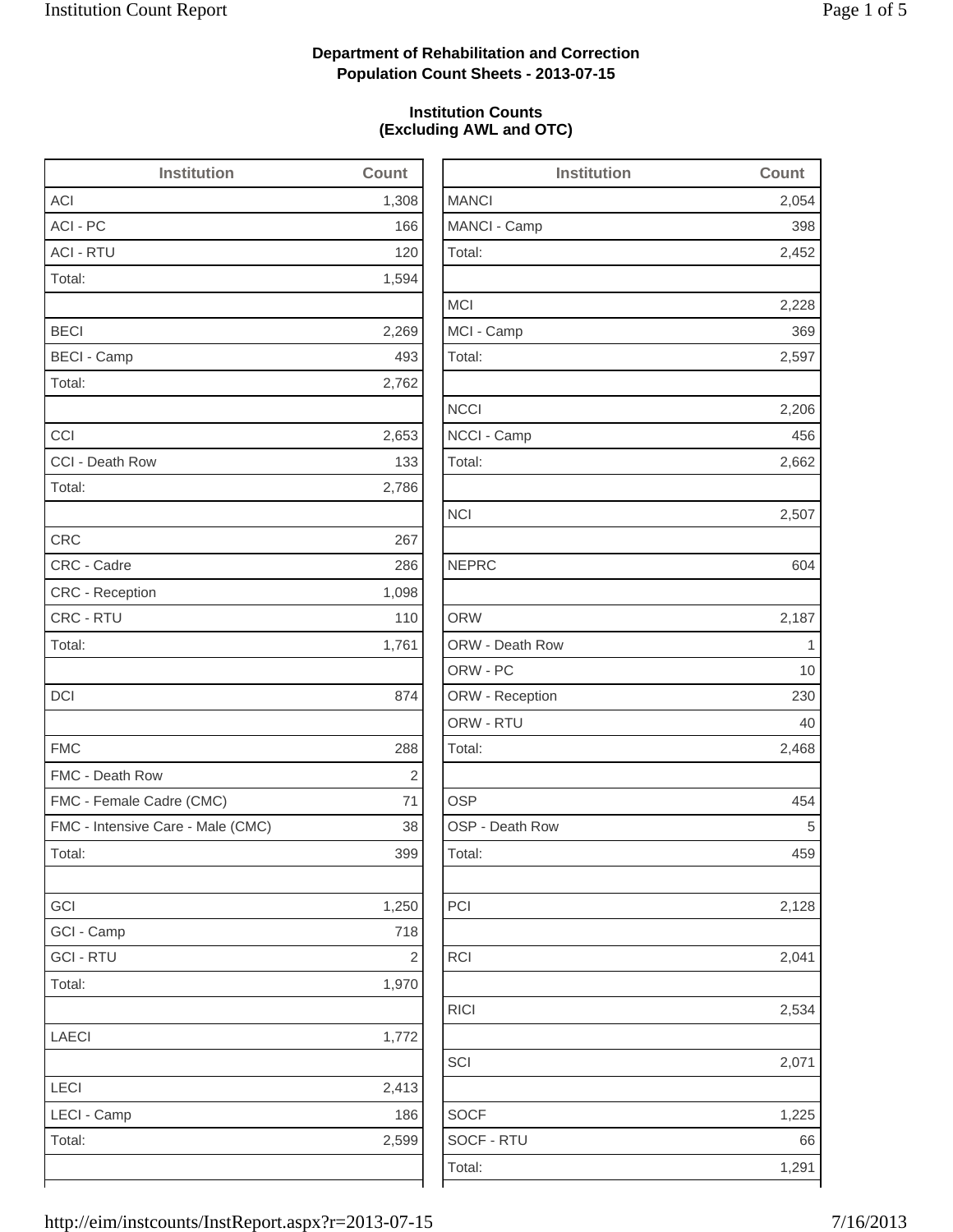### Institution Count Report Page 2 of 5

| <b>LOCI</b>              | 2,313 |
|--------------------------|-------|
|                          |       |
| <b>LORCI</b>             | 130   |
| <b>LORCI - Cadre</b>     | 235   |
| <b>LORCI - Reception</b> | 1,056 |
| Total:                   | 1,421 |
|                          |       |
| <b>MACI</b>              | 803   |
| <b>MACI - Minimum</b>    | 1,366 |
| MACI - Youth             | 38    |
| Total:                   | 2,207 |

|                  | <b>Total Population:</b> | 50,418 |
|------------------|--------------------------|--------|
|                  |                          |        |
| Total:           |                          | 1,416  |
| <b>WCI - RTU</b> |                          | 50     |
| <b>WCI</b>       |                          | 1,366  |
|                  |                          |        |
| <b>TOCI</b>      |                          | 1,299  |
|                  |                          |        |
| Total:           |                          | 1,431  |
| TCI - Camp       |                          | 364    |
| <b>TCI</b>       |                          | 1,067  |

\* The Total Population includes 38 Offenders with Reason Codes 30 & 31.

\*\* The Total Population includes 24 Offenders with Reason Code 0A.

#### **Male Population by Security Level (Include AWL and Exclude OTC)**

|                        | <b>Total Male</b> | 46,391      | 228        | 411      | 46,208       |
|------------------------|-------------------|-------------|------------|----------|--------------|
| <b>Total Death Row</b> |                   | 144         | 0          |          | 144          |
| <b>Total Levels 1</b>  |                   | 14.739      | 96         | 106      | 14.729       |
| Total Levels 2         |                   | 17.668      | 92         | 180      | 17,580       |
| Total Levels 3,4,5     |                   | 13.840      | 40         | 125      | 13,755       |
| <b>Security Level</b>  |                   | <b>Body</b> | <b>AWL</b> | $(-OTC)$ | <b>Total</b> |
|                        |                   |             |            |          |              |

### **Female Population by Institution (Include AWL and Exclude OTC)**

| <b>Institution</b>       |                          | <b>Body</b> | <b>AWL</b>  | $(-OTC)$    | <b>Total</b> |
|--------------------------|--------------------------|-------------|-------------|-------------|--------------|
| <b>CRC</b>               |                          | 2           | $\mathbf 0$ | 0           | 2            |
| <b>DCI</b>               |                          | 874         | 2           | 6           | 870          |
| <b>FMC</b>               |                          | 8           | 5           |             | 12           |
| FMC - Female Cadre (CMC) |                          | 71          | 1           |             | 71           |
| <b>NEPRC</b>             |                          | 604         | 8           | 6           | 606          |
| <b>ORW</b>               |                          | 2,187       | 31          | 29          | 2,189        |
| ORW - Death Row          |                          | 1           | $\mathbf 0$ | 0           |              |
| ORW - PC                 |                          | 10          | $\mathbf 0$ | $\mathbf 0$ | 10           |
| ORW - Reception          |                          | 230         | 1           | $\Omega$    | 231          |
| ORW - RTU                |                          | 40          | $\mathbf 0$ | 0           | 40           |
|                          | <b>Total Female</b>      | 4,027       | 48          | 43          | 4,032        |
|                          | <b>Total Population:</b> | 50,418      | 276         | 454         | 50,240       |

#### **Male Population by Institution: Security Levels 3, 4, 5 (Include AWL and Exclude OTC)**

| Instituting the | <b>WL</b> |  |
|-----------------|-----------|--|
|                 |           |  |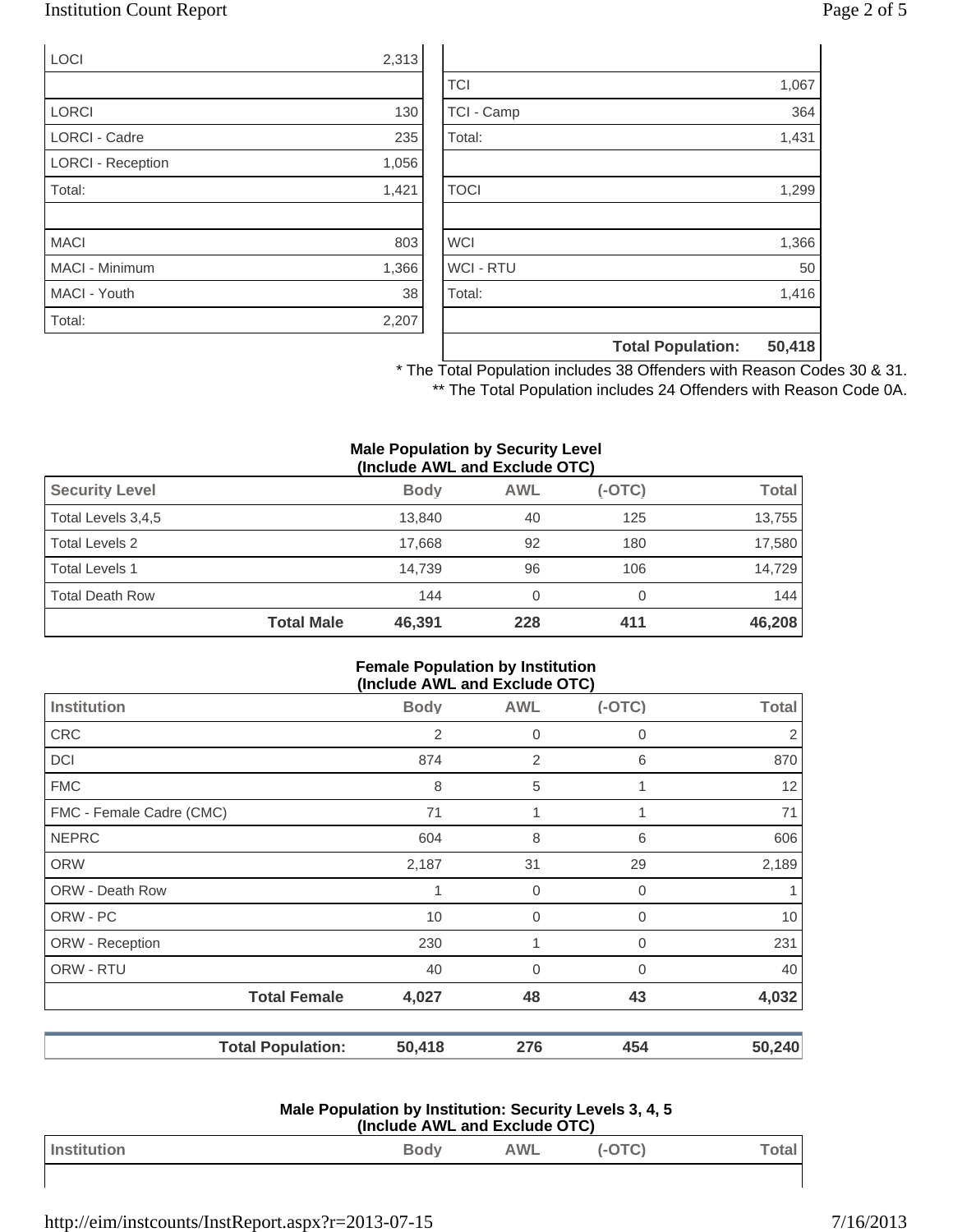# Institution Count Report Page 3 of 5

| ACI                               |                      | 29           | $\mathbf 0$         | 1                         | 28                        |
|-----------------------------------|----------------------|--------------|---------------------|---------------------------|---------------------------|
| ACI - PC                          |                      | 90           | $\mathbf 0$         | $\mathbf 0$               | 90                        |
| <b>ACI - RTU</b>                  |                      | $\mathbf{1}$ | $\mbox{O}$          | $\mathbf 0$               | 1                         |
| <b>BECI</b>                       |                      | 52           | $\mathbf 0$         | $\mathbf 0$               | 52                        |
| CCI                               |                      | 19           | $\mathbf 0$         | $\mathbf 0$               | 19                        |
| CRC                               |                      | 140          | $\mathbf{1}$        | 11                        | 130                       |
| CRC - Cadre                       |                      | 237          | $\mathbf 0$         | $\mathbf 0$               | 237                       |
| CRC - Reception                   |                      | 616          | $\overline{4}$      | 9                         | 611                       |
| CRC - RTU                         |                      | 97           | $\mbox{O}$          | $\mathbf 0$               | 97                        |
| <b>FMC</b>                        |                      | 13           | $\mathbf{1}$        | $\mathbf 0$               | 14                        |
| FMC - Intensive Care - Male (CMC) |                      | $\,6\,$      | $\mathbf 0$         | $\mathbf 0$               | $\,$ 6 $\,$               |
| GCI                               |                      | 3            | $\mbox{O}$          | $\mathbf 0$               | $\ensuremath{\mathsf{3}}$ |
| LAECI                             |                      | 28           | $\mathbf 1$         | $\mathbf 0$               | 29                        |
| LECI                              |                      | 2,268        | $\,$ 5 $\,$         | 15                        | 2,258                     |
| LOCI                              |                      | 19           | $\mathbf 0$         | $\mathbf 0$               | 19                        |
| LORCI                             |                      | 64           | $\,$ 5 $\,$         | 27                        | 42                        |
| <b>LORCI - Cadre</b>              |                      | 216          | $\mbox{O}$          | $\mathbf 0$               | 216                       |
| <b>LORCI - Reception</b>          |                      | 532          | $\mbox{O}$          | $\mathbf 0$               | 532                       |
| <b>MACI</b>                       |                      | 18           | $\mathbf 0$         | $\mathbf 0$               | 18                        |
| MACI - Youth                      |                      | 12           | $\mathbf 0$         | 1                         | 11                        |
| <b>MANCI</b>                      |                      | 1,931        | $\,$ 5 $\,$         | 17                        | 1,919                     |
| MCI                               |                      | 19           | $\mbox{O}$          | $\mathbf 0$               | 19                        |
| NCCI                              |                      | 32           | $\mbox{O}$          | $\mathbf 0$               | 32                        |
| <b>NCI</b>                        |                      | 45           | $\mathbf 0$         | $\mathbf{1}$              | 44                        |
| <b>OSP</b>                        |                      | 454          | $\mbox{O}$          | $\sqrt{2}$                | 452                       |
| PCI                               |                      | 63           | $\,$ 5 $\,$         | $\mathbf 0$               | 68                        |
| $\sf RCI$                         |                      | 1,947        | $\,6\,$             | $10$                      | 1,943                     |
| RICI                              |                      | 31           | $\mbox{O}$          | $\mathbf 0$               | 31                        |
| $\ensuremath{\mathsf{SCI}}$       |                      | 25           | $\mbox{O}$          | $\mathbf{1}$              | 24                        |
| SOCF                              |                      | 1,225        | $\mathsf{O}\xspace$ | $\,$ 6 $\,$               | 1,219                     |
| SOCF - RTU                        |                      | 66           | $\mathsf{O}\xspace$ | $\mathbf 0$               | 66                        |
| <b>TCI</b>                        |                      | 977          | $\overline{4}$      | $\ensuremath{\mathsf{3}}$ | 978                       |
| TCI - Camp                        |                      | 1            | $\mathsf{O}\xspace$ | $\,0\,$                   | 1                         |
| <b>TOCI</b>                       |                      | 1,236        | $\mbox{O}$          | 10                        | 1,226                     |
| WCI                               |                      | 1,278        | $\,3$               | 11                        | 1,270                     |
| WCI - RTU                         |                      | 50           | $\mbox{O}$          | $\mathbf 0$               | 50                        |
|                                   | Total Levels 3, 4, 5 | 13,840       | 40                  | 125                       | 13,755                    |

#### **Male Population by Institution: Security Level 2 (Include AWL and Exclude OTC)**

| Institution | <b>Body</b> | <b>AWL</b> | $(-OTC)$ | <b>Total</b> |
|-------------|-------------|------------|----------|--------------|
| ACI         | 583         |            |          | 586          |
| ACI - PC    | 5           |            |          | 51           |
|             |             |            |          |              |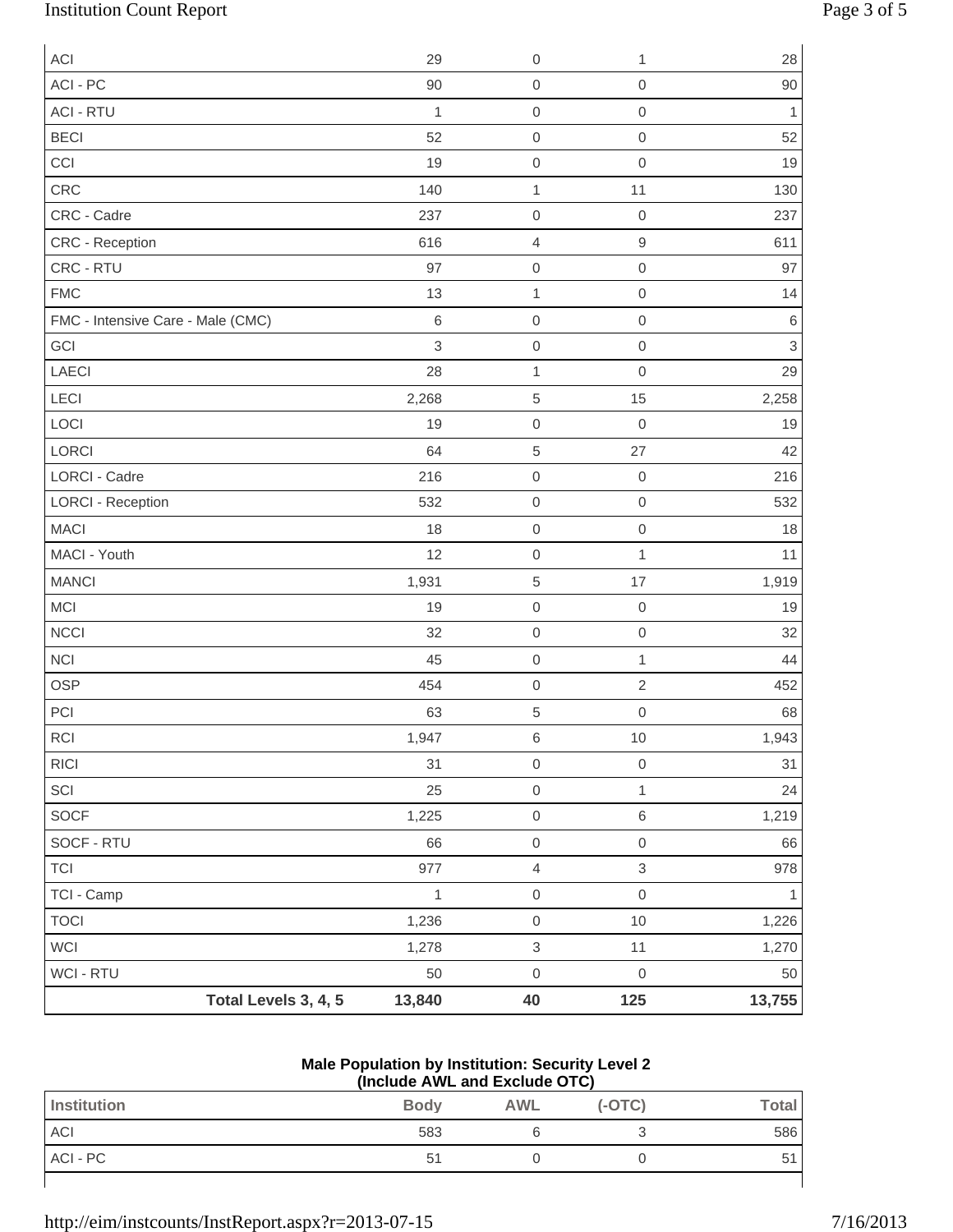# Institution Count Report Page 4 of 5

| <b>ACI - RTU</b>                  | 81           | 1                         | 1                | 81           |
|-----------------------------------|--------------|---------------------------|------------------|--------------|
| <b>BECI</b>                       | 1,577        | $\overline{7}$            | 17               | 1,567        |
| CCI                               | 1,860        | $\sqrt{4}$                | 16               | 1,848        |
| CRC                               | 85           | $\mathbf 0$               | $\sqrt{5}$       | 80           |
| CRC - Cadre                       | 38           | $\mathbf 0$               | $\mathbf 0$      | 38           |
| CRC - Reception                   | 332          | $\mbox{O}$                | 12               | 320          |
| CRC - RTU                         | 11           | $\mathbf 0$               | $\mathbf 0$      | 11           |
| <b>FMC</b>                        | 21           | $\mathbf 0$               | $\mathbf 0$      | 21           |
| FMC - Intensive Care - Male (CMC) | 19           | $\mathbf{1}$              | $\mathbf 0$      | 20           |
| GCI                               | 809          | $\mathbf 0$               | $\mathbf{1}$     | 808          |
| <b>LAECI</b>                      | 1,440        | $\sqrt{4}$                | 22               | 1,422        |
| LECI                              | 136          | $\sqrt{2}$                | $\mathbf 0$      | 138          |
| LOCI                              | 1,328        | $\ensuremath{\mathsf{3}}$ | $\,8\,$          | 1,323        |
| LORCI                             | 37           | $\,3$                     | $\,6\,$          | 34           |
| LORCI - Cadre                     | 14           | $\mathbf 0$               | $\mathbf 0$      | 14           |
| <b>LORCI - Reception</b>          | 294          | $\mathbf 0$               | $\mathbf 0$      | 294          |
| <b>MACI</b>                       | 785          | $\,$ 3 $\,$               | 3                | 785          |
| MACI - Youth                      | 26           | $\mathsf{O}\xspace$       | $\mbox{O}$       | 26           |
| <b>MANCI</b>                      | 115          | $\mathbf 0$               | $\overline{4}$   | 111          |
| MANCI - Camp                      | 3            | $\mathbf 0$               | $\mathbf 0$      | 3            |
| <b>MCI</b>                        | 1,817        | 10                        | 14               | 1,813        |
| MCI - Camp                        | 1            | $\mathbf 0$               | $\boldsymbol{0}$ | 1            |
| <b>NCCI</b>                       | 1,332        | $\,8\,$                   | 10               | 1,330        |
| NCCI - Camp                       | $\mathbf{1}$ | $\mathsf{O}\xspace$       | $\mathbf 0$      | $\mathbf{1}$ |
| <b>NCI</b>                        | 1,903        | 17                        | 30               | 1,890        |
| PCI                               | 885          | 11                        | $\,8\,$          | 888          |
| <b>RCI</b>                        | 94           | $\mathsf{O}\xspace$       | $\mathbf 0$      | 94           |
| <b>RICI</b>                       | 602          | $\overline{2}$            | $\overline{7}$   | 597          |
| SCI                               | 1,161        | $10$                      | 12               | 1,159        |
| <b>TCI</b>                        | 76           | $\mathsf{O}\xspace$       | $\mathbf{1}$     | 75           |
| <b>TOCI</b>                       | 63           | $\mathsf{O}\xspace$       | $\mbox{O}$       | 63           |
| WCI                               | 88           | $\mathsf{O}\xspace$       | $\mbox{O}$       | 88           |
| <b>Total Level 2</b>              | 17,668       | 92                        | 180              | 17,580       |

#### **Male Population by Institution: Security Level 1 (Include AWL and Exclude OTC)**

|                    | .           | .          | - .      |              |
|--------------------|-------------|------------|----------|--------------|
| <b>Institution</b> | <b>Body</b> | <b>AWL</b> | $(-OTC)$ | <b>Total</b> |
| ACI                | 695         |            |          | 697          |
| ACI - PC           | 25          |            | 0        | 25           |
| <b>ACI - RTU</b>   | 38          |            |          | 38           |
| <b>BECI</b>        | 640         | 10         | 8        | 642          |
| <b>BECI - Camp</b> | 493         |            | 0        | 493          |
| CCI                | 774         |            | ⌒        | 773          |
|                    |             |            |          |              |